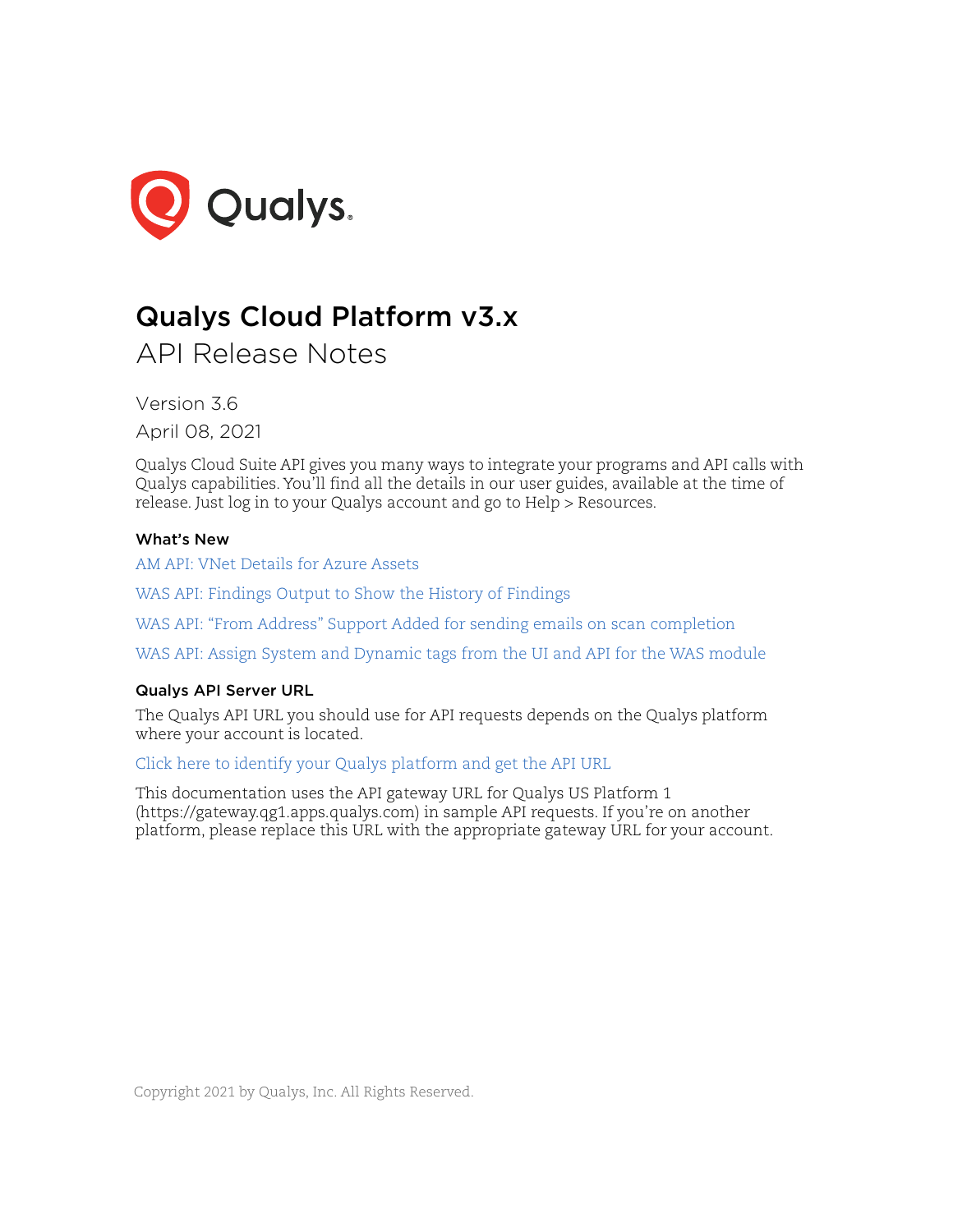# <span id="page-1-0"></span>AM API: VNet Details for Azure Assets

| API affected        | /qps/rest/2.0/get/am/hostasset/ <id></id> |
|---------------------|-------------------------------------------|
| New or Updated APIs | Updated API                               |
| DTD or XSD changes  | Yes                                       |

We now fetch details and provide information about the virtual network (VNet) for your Microsoft Azure assets. Assets are returned when they are visible to the user (i.e. in the user's scope).

# Permissions

- You must have the AM module enabled.

- You must have the "API access" permission and Asset Management Permission "Read Asset"

# Sample: Get VNet Information for Azure assets

API Request

```
curl -n -u "USERNAME: PASSWORD"
"https://qualysapi.qualys.com/qps/rest/2.0/get/am/hostasset/2797037"
```

```
<?xml version="1.0" encoding="UTF-8"?>
<ServiceResponse xmlns:xsi="http://www.w3.org/2001/XMLSchema-instance" 
xsi:noNamespaceSchemaLocation="https://qualysapi.qualys.com/xsd/2.0/am/ho
stasset.xsd">
   <responseCode>SUCCESS</responseCode>
     <count>1</count>
     <data>
         <HostAsset>
             <id>2797037</id>
             <name>TestNullPublicIP</name>
             <created>2020-06-04T09:51:32Z</created>
             <modified>2021-02-19T18:13:41Z</modified>
             <type>HOST</type>
             <sourceInfo>
                 <list>
                      <AzureAssetSourceSimple>
                          <assetId>2797037</assetId>
                          <type>AZURE</type>
                          <firstDiscovered>2020-06-
04T09:51:32Z</firstDiscovered>
                          <lastUpdated>2021-02-19T18:13:41Z</lastUpdated>
                          <azureVmTags>
```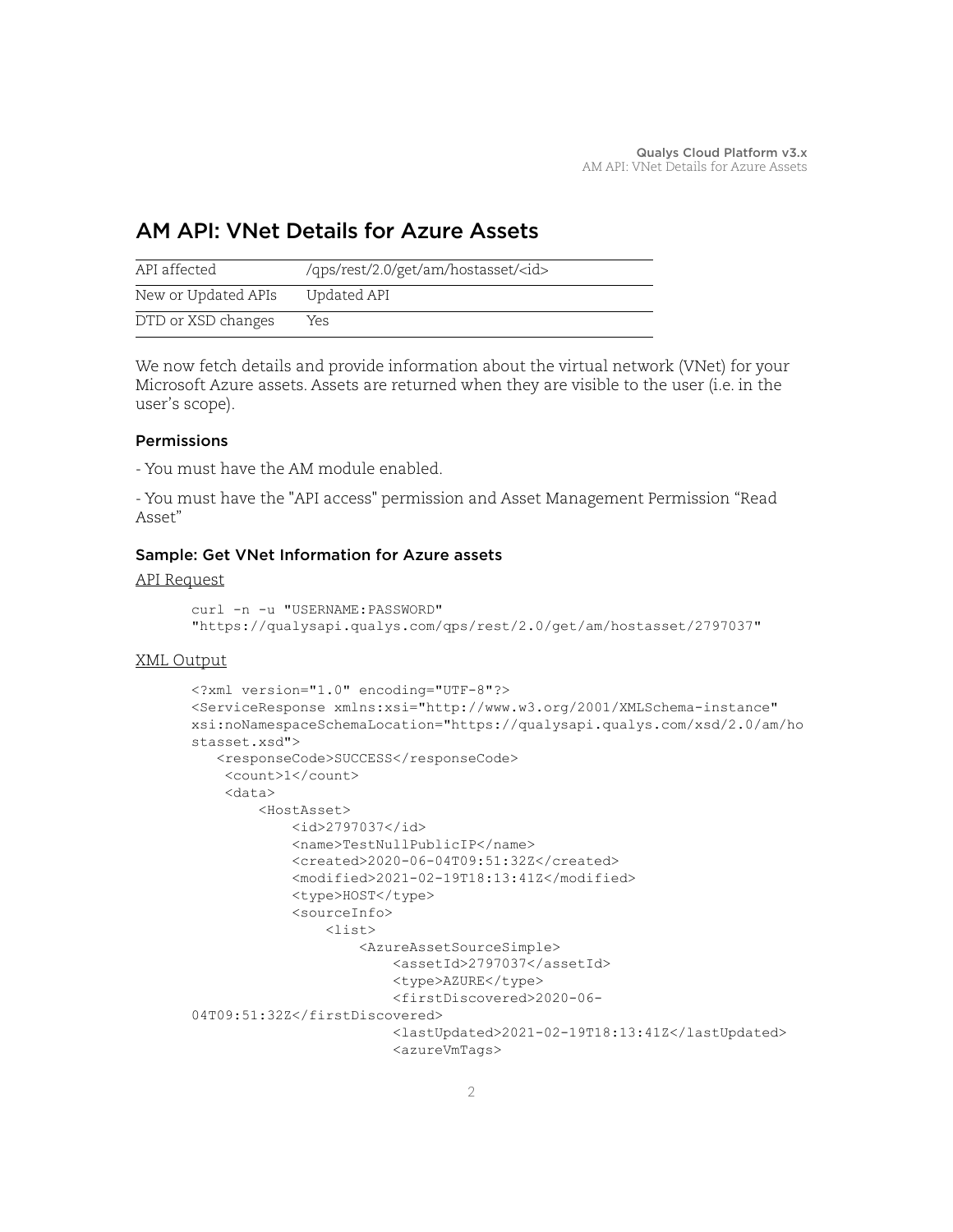```
 <tags>
                                   <list>
                                       <AzureTags>
                                           <key>Owner</key>
                                           <value>John Doe</value>
                                       </AzureTags>
                                       <AzureTags>
                                           <key>Department</key>
                                          <value>Engineering</value>
                                       </AzureTags>
                                   </list>
                              \langletags>
                          </azureVmTags>
                          <name>TestNullPublicIP</name>
                          <location>westus2</location>
                          <vmSize>Standard_B1ls</vmSize>
                          <vmId>221ecf25-4bae-470f-89aa-58241eb874f2</vmId>
                          <offer>CentOS</offer>
                         <state>RUNNING</state>
                          <publisher>OpenLogic</publisher>
                          <version>latest</version>
                          <osType>Linux</osType>
                          <subnet>default</subnet>
                          <subscriptionId>XXXXXXXX-XXXX-XXXX-XXXX-
XXXXXXXXXXXX</subscriptionId>
                          <resourceGroupName>CV-VirtualMachines-
RG</resourceGroupName>
                          <macAddress>00-0D-3A-F9-77-C1</macAddress>
                          <privateIpAddress>172.16.3.4</privateIpAddress>
                          <virtualNetwork>CV-VirtualMachines-RG-
vnet</virtualNetwork>
                      </AzureAssetSourceSimple>
                 \langle/list>
              </sourceInfo>
 ...
              </HostAsset>
     </data>
</ServiceResponse>
```
### XSD Updates

<platform API server>/qps/rest/2.0/hostasset.xsd

```
...
<element name="publisher" type="string" minOccurs="0" />
<element name="version" type="string" minOccurs="0" />
<element name="osType" type="string" minOccurs="0" />
<element name="subnet" type="string" minOccurs="0" />
<element name="ipv6" type="string" minOccurs="0" />
```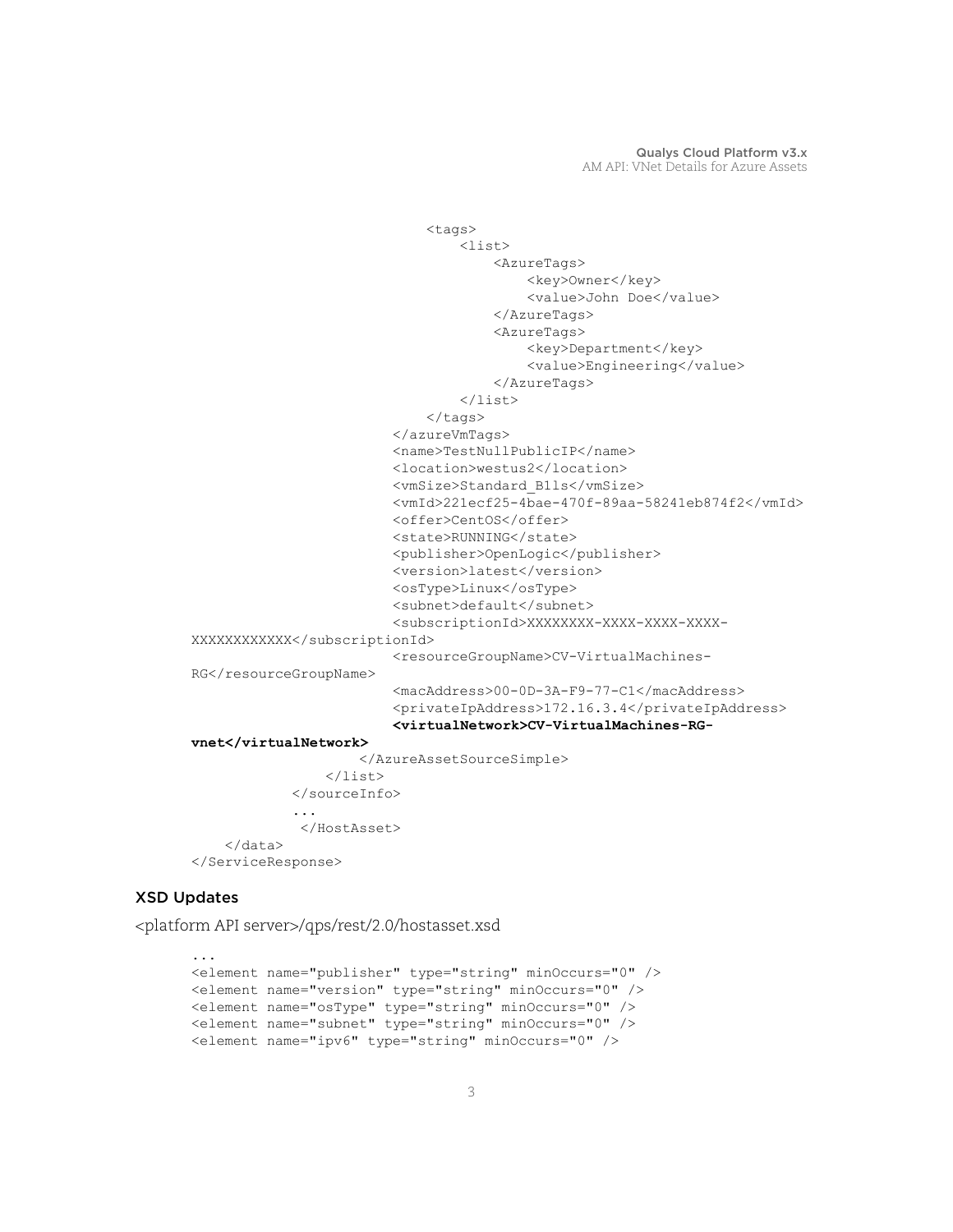```
<element name="subscriptionId" type="string" minOccurs="0" />
<element name="resourceGroupName" type="string" minOccurs="0" />
<element name="macAddress" type="string" minOccurs="0" />
<element name="publicIpAddress" type="string" minOccurs="0" />
<element name="privateIpAddress" type="string" minOccurs="0" />
<element name="virtualNetwork" type="string" minOccurs="0" />
</sequence>
</extension>
</complexContent>
```
</complexType>

...

Qualys Cloud Platform v3.x AM API: VNet Details for Azure Assets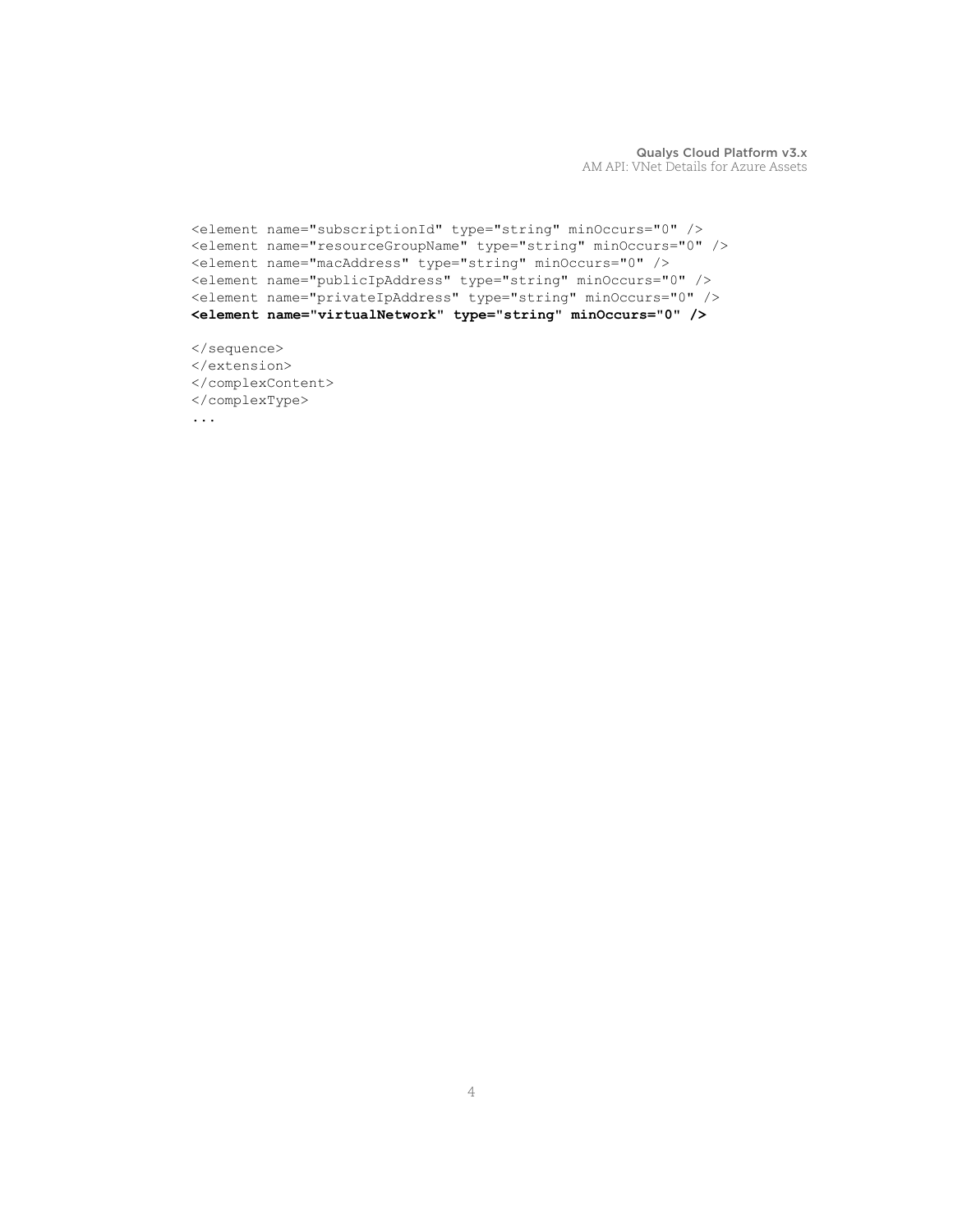# <span id="page-4-0"></span>WAS API: Findings Output to Show the History of Findings

| API affected        | /qps/rest/3.0/get/was/finding/ <id><br/>/qps/rest/3.0/search/was/finding</id> |
|---------------------|-------------------------------------------------------------------------------|
| New or Updated APIs | Updated                                                                       |
| DTD or XSD changes  | Yes                                                                           |

With this release, we will now show in the Get and Search Findings API output the history of findings and each history will include the scan reference ID, scan ID and scan launch date.

### Permissions

- You must have the WAS module enabled.
- You must have the "API access" and "Access WAS module" permissions.

# Sample - Get details of a finding

The finding details show the history of finding.

### API Request

```
curl -n -u "USERNAME:PASSWORD"
"https://qualysapi.qualys.com/qps/rest/3.0/get/was/finding/701259"
```

```
<?xml version="1.0" encoding="UTF-8"?>
<ServiceResponse xmlns:xsi="http://www.w3.org/2001/XMLSchema-instance" 
xsi:noNamespaceSchemaLocation="https://qualysapi.qualys.com/qps/xsd/3.0/w
as/finding.xsd">
   <responseCode>SUCCESS</responseCode>
   <count>1</count>
   <data>
     <Finding>
       <id>701259</id>
       <uniqueId>98a6ec79-98e4-4a19-988a-067c81b41dd2</uniqueId>
       <qid>150210</qid>
       <name><![CDATA[Information Disclosure via Response Header]]></name>
       <type>INFORMATION_GATHERED</type>
       <potential>false</potential>
       <findingType>QUALYS</findingType>
       <group>IG_WEAK</group>
       ...
       </webApp>
       <severityComment><![CDATA[Edit severity from 3 to 1 from WAS 
KB]]></severityComment>
```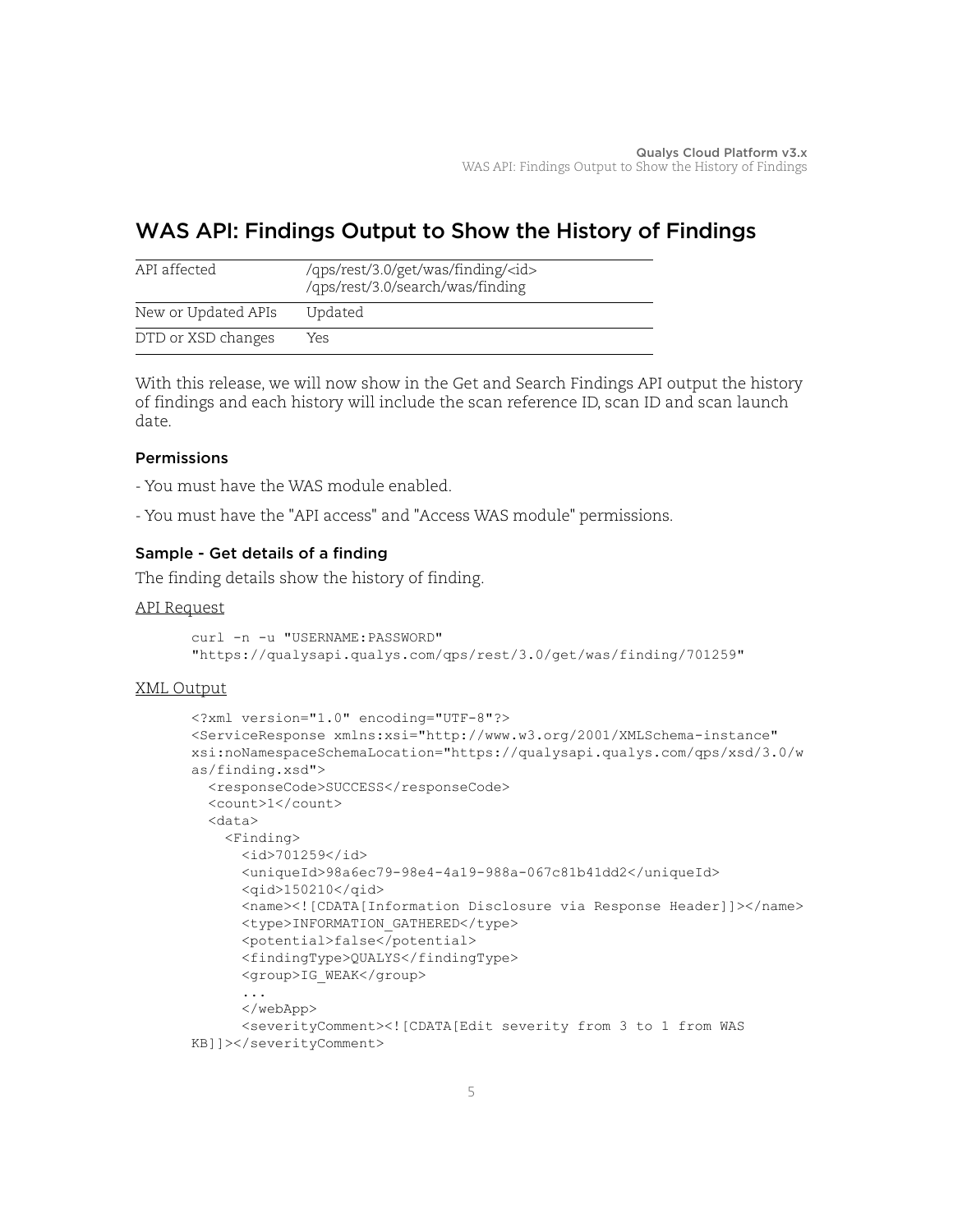```
 <history>
         <set>
           <WebAppFindingHistory>
             <scanData>
               <id>4010576</id>
                <reference>was/1616077808388.1093760.4</reference>
               <launchedDate>2021-03-18T15:27:06Z</launchedDate>
             </scanData>
           </WebAppFindingHistory>
           <WebAppFindingHistory>
             <scanData>
               <id>4003754</id>
                <reference>was/1615905009787.1092030.4</reference>
               <launchedDate>2021-03-16T15:30:21Z</launchedDate>
             </scanData>
           <WebAppFindingHistory>
             <scanData>
               <id>3972937</id>
               <reference>was/1615041007684.1082193.4</reference>
               <launchedDate>2021-03-06T15:21:17Z</launchedDate>
             </scanData>
           </WebAppFindingHistory>
          ...
         </set>
       </history>
     </Finding>
   </data>
</ServiceResponse>
```
### Sample - Search for a finding to view the finding history

#### API Request

```
curl -u "USERNAME:PASSWORD" -H "content-type: text/xml" -X "POST" --
data-binary @-
"https://qualysapi.qualys.com/qps/rest/3.0/search/was/finding/" <
file.xml
Note: "file.xml" contains the request POST data.
```
### Request POST data

```
<ServiceRequest>
     <preferences>
         <verbose>true</verbose>
     </preferences>
     <filters>
         <Criteria field="uniqueId" operator="EQUALS">8c9c933c-e5c5-f77e-
e053-294f2c0ab892</Criteria>
     </filters>
</ServiceRequest>
```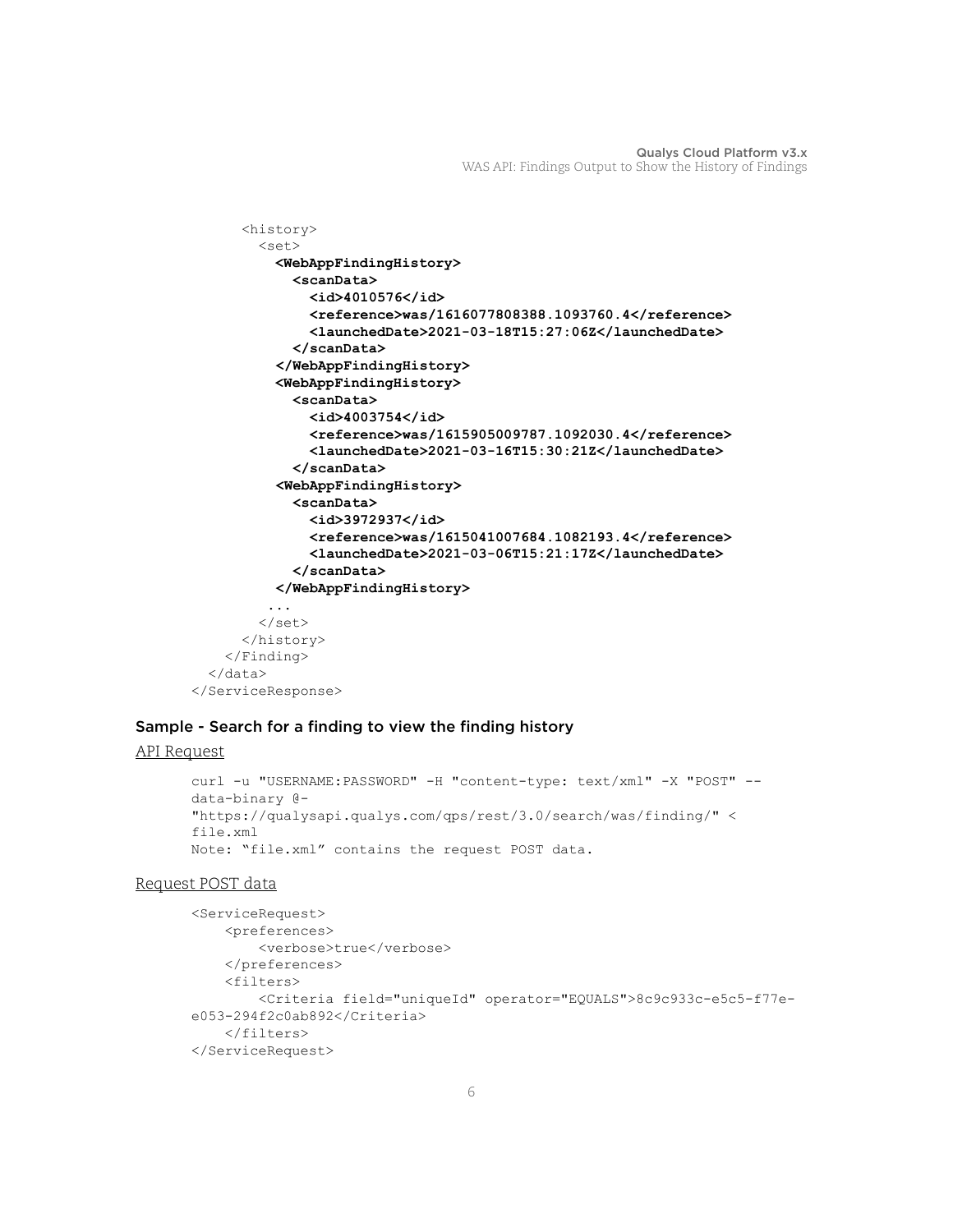```
<?xml version="1.0" encoding="UTF-8"?>
<ServiceResponse xmlns:xsi="http://www.w3.org/2001/XMLSchema-instance" 
xsi:noNamespaceSchemaLocation="https://qualysapi.qualys.com/qps/xsd/3.0/w
as/finding.xsd">
   <responseCode>SUCCESS</responseCode>
   <count>50</count>
   <hasMoreRecords>true</hasMoreRecords>
   <lastId>2924970</lastId>
   <data>
     <Finding>
       <id>701259</id>
       <uniqueId>98a6ec79-98e4-4a19-988a-067c81b41dd2</uniqueId>
       <qid>150210</qid>
       <name><![CDATA[Information Disclosure via Response Header]]></name>
       <type>INFORMATION_GATHERED</type>
       <potential>false</potential>
       <findingType>QUALYS</findingType>
       ...
       <history>
         <set>
           <WebAppFindingHistory>
             <scanData>
               <id>3683803</id>
                <reference>was/1604327406233.961814.4</reference>
                <launchedDate>2020-11-02T15:20:21Z</launchedDate>
             </scanData>
           </WebAppFindingHistory>
           <WebAppFindingHistory>
             <scanData>
               <id>3682382</id>
               <reference>was/1604154619159.959569.4</reference>
               <launchedDate>2020-10-31T15:21:50Z</launchedDate>
             </scanData>
           </WebAppFindingHistory>
           <WebAppFindingHistory>
             <scanData>
               <id>3679966</id>
               <reference>was/1603981827556.956713.4</reference>
               <launchedDate>2020-10-29T15:15:09Z</launchedDate>
             </scanData>
           </WebAppFindingHistory>
         </set>
       </history>
     </Finding>
...
   </data>
</ServiceResponse>
```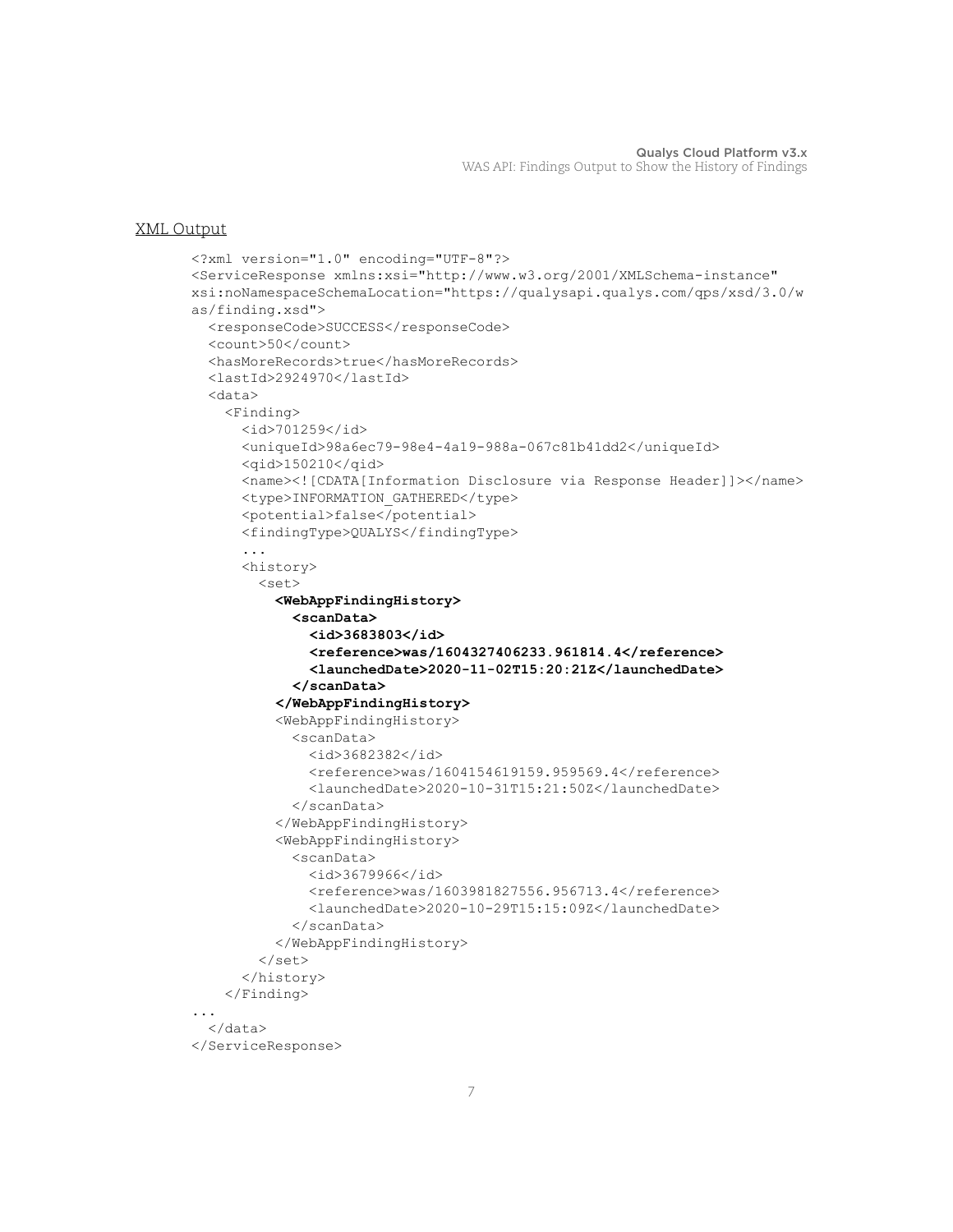## Updated XSD

<platform API server>/qps/xsd/3.0/was/finding.xsd

We added two new elements: "history" and "WebAppFindingHistory."

```
<?xml version="1.0" encoding="UTF-8"?>
<xs:schema 
     xmlns:xs="http://www.w3.org/2001/XMLSchema"
     elementFormDefault="qualified">
     <!-- REQUEST -->
     <xs:element name="ServiceRequest">
     ...
              <xs:element name="history" type="HistoryList"/>
      \langle/xs:all>
    </xs:complexType>
    ...
     <xs:complexType name="WebAppFindingHistory">
         <xs:sequence>
              <xs:element name="scan" type="WasScan"/>
         </xs:sequence>
     </xs:complexType>
     ...
</xs:schema>
<?xml version="1.0" encoding="UTF-8"?>
<xs:schema 
     xmlns:xs="http://www.w3.org/2001/XMLSchema"
     elementFormDefault="qualified">
    \langle!-- REQUEST -->
     <xs:element name="ServiceRequest">
          ...
              <xs:element name="cvssV3" type="CvssV3" minOccurs="0"/>
      \langle x s: a 1 1 \rangle </xs:complexType>
    <xs:complexType name="CvssV3">
        <xs:all>
            <xs:element name="base" type="xs:float"/>
            <xs:element name="temporal" type="xs:float"/>
            <xs:element name="attackVector" type="xs:string"/>
        </xs:all>
    </xs:complexType>
...
```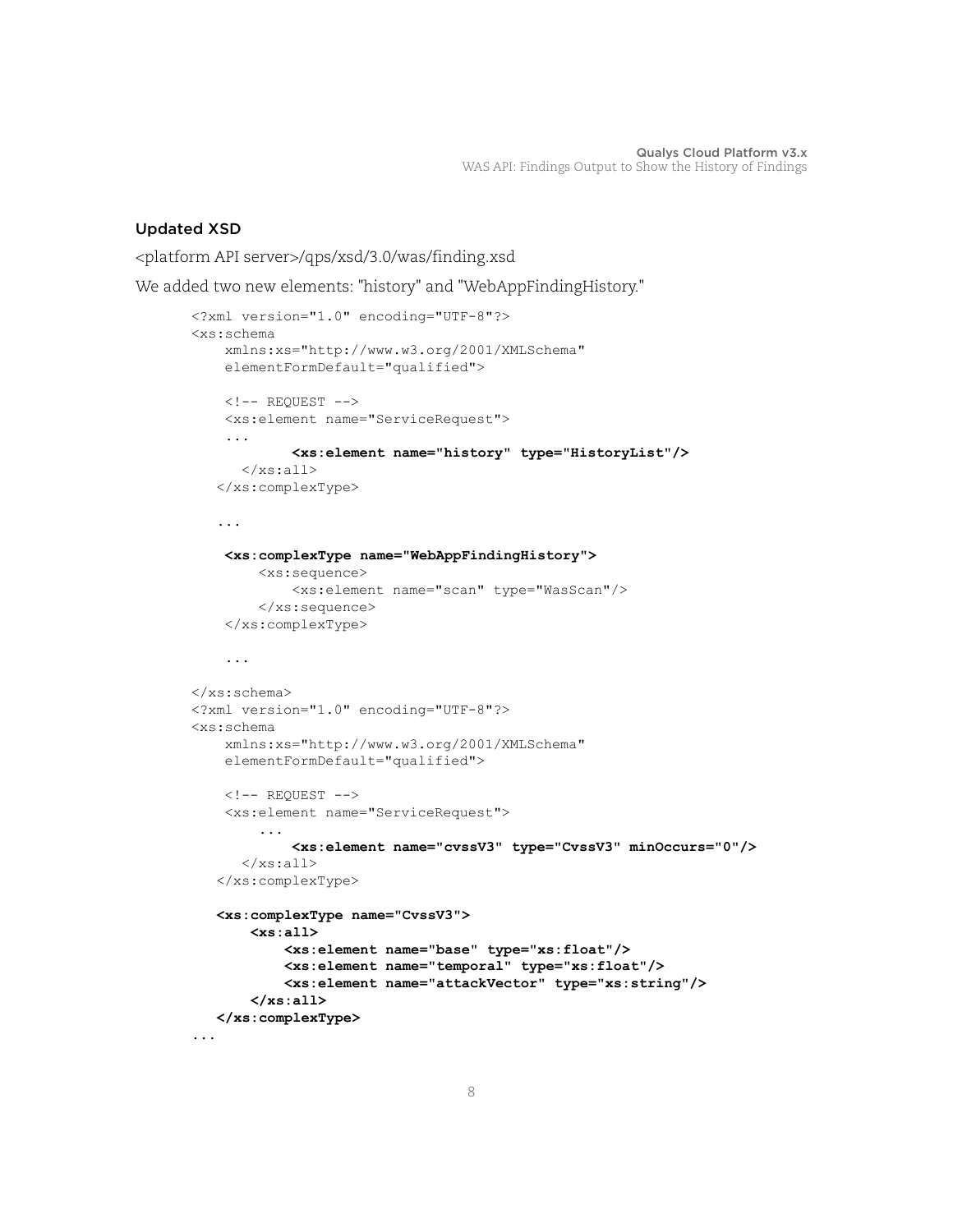# <span id="page-8-0"></span>WAS API: "From Address" Support Added for sending emails on scan completion

| API affected        | /qps/rest/3.0/get/was/wasscanschedule/ <id><br/>/qps/rest/3.0/create/was/wasscanschedule<br/>/qps/rest/3.0/update/was/wasscanschedule/<id></id></id> |
|---------------------|------------------------------------------------------------------------------------------------------------------------------------------------------|
| New or Updated APIs | Updated                                                                                                                                              |
| DTD or XSD changes  | Yes                                                                                                                                                  |

We support "from address" as support@qualys.com or the owner's name like for example user@qualys.com from the Create/Update Schedule Scan > Settings tab for sending emails from UI. This same functionality is now supported from API.

We have added a new input parameter "sendMailFromAddressOption" to the Create and Update Schedule API to let you specify the sender of the email that is sent on the completion of the scheduled scan when creating or updating a scheduled scan on a web application.

To set this parameter, the sendMail parameter must be set to true. The SendMail parameter is set to true by default. If the sendMail parameter is true, then sendMailFromAddressOption is by default set to QUALYS\_SUPPORT. You can change the value of the sendMailFromAddressOption parameter to OWNER.

If you specify OWNER, then in the email the from address will show the email of the user whose account is used to create the schedule. If the sendMail parameter is false, then specifying sendMailFromAddressOption in the request will return an error in the response.

# **Permissions**

- You must have the WAS module enabled.
- You must have the "API access" and "Access WAS module" permissions.

# Sample - Create a Schedule

Let us create a schedule and set "sendMailFromAddressOption" as Owner.

### API Request

```
curl -u "USERNAME:PASSWORD" -H "content-type: text/xml" -X "POST" --
data-binary @-
"https://qualysapi.qualys.com/qps/rest/3.0/create/was/wasscanschedule"
< file.xml
Note: "file.xml" contains the request POST data.
```
### Request POST data

<ServiceRequest>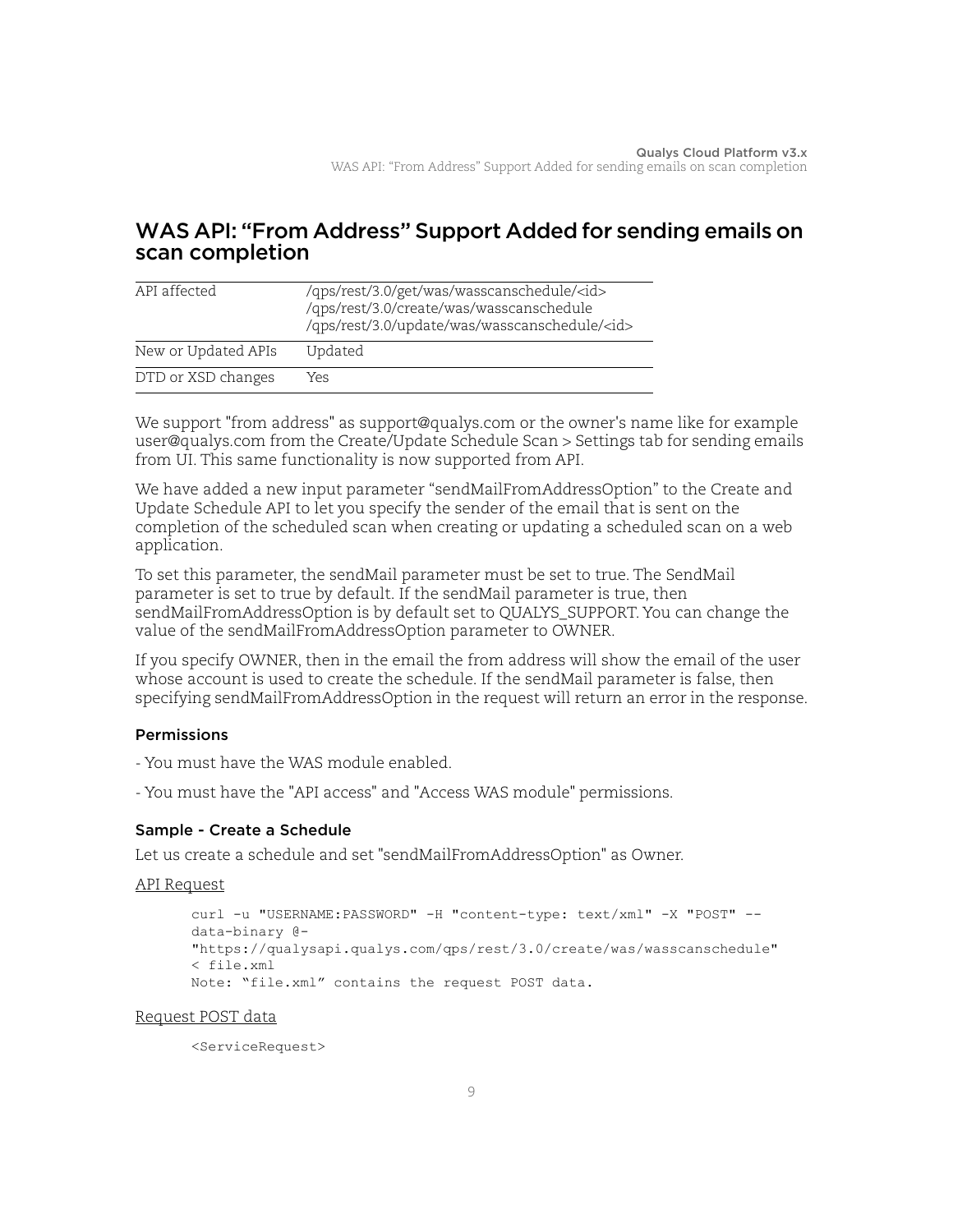```
 <data>
         <WasScanSchedule>
             <name> <![CDATA[Create Schedule]]>
             \langle/name\rangle <type>VULNERABILITY</type>
              <active>true</active>
              <scheduling>
                  <cancelAfterNHours>8</cancelAfterNHours>
                  <startDate>2021-03-25T09:50:11Z</startDate>
                  <timeZone>
                      <code>America/Vancouver</code>
                      <offset>-07:00</offset>
                  </timeZone>
                  <occurrenceType>WEEKLY</occurrenceType>
                  <occurrence>
                      <weeklyOccurrence>
                          <everyNWeeks>2</everyNWeeks>
                          <occurrenceCount>20</occurrenceCount>
                          <onDays>
                               <WeekDay>SATURDAY</WeekDay>
                               <WeekDay>SUNDAY</WeekDay>
                          </onDays>
                      </weeklyOccurrence>
                  </occurrence>
              </scheduling>
              <notification>
                  <active>true</active>
                 <reschedule>true</reschedule>
                  <delay>

                      <scale>DAY</scale>
                  </delay>
                  <message>
                      <![CDATA[A Qualys scan is scheduled to start soon.]]>
                  </message>
             </notification>
              <target>
                  <webApp>
                      <id>4830580</id>
                  </webApp>
              </target>
              <profile>
                  <id>1032294</id>
              </profile>
<sendMail>true</sendMail>
<sendMailFromAddressOption>OWNER</sendMailFromAddressOption>
         </WasScanSchedule>
     </data>
```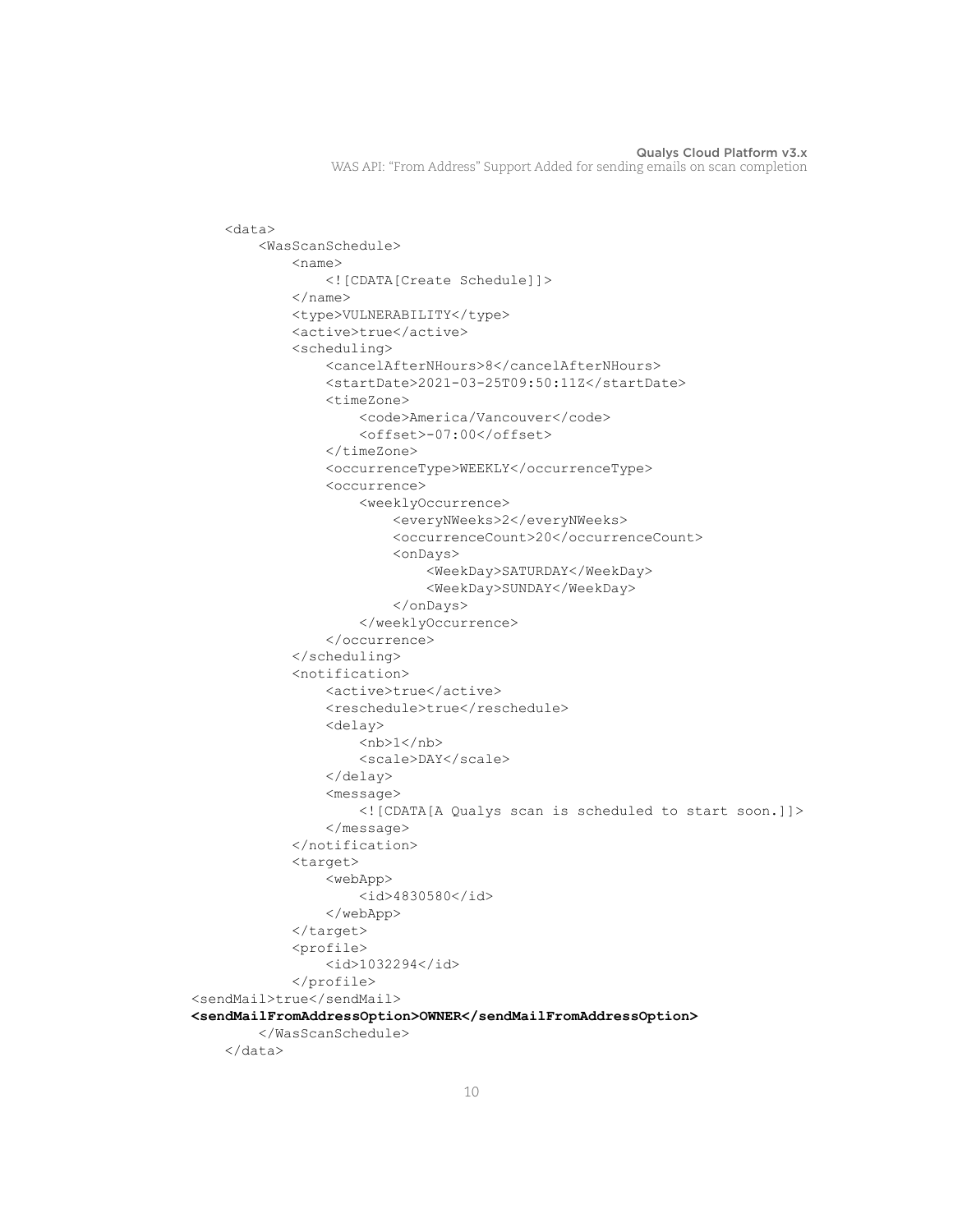</ServiceRequest>

### XML Output

```
<?xml version="1.0" encoding="UTF-8"?>
<ServiceResponse xmlns:xsi="http://www.w3.org/2001/XMLSchema-instance" 
xsi:noNamespaceSchemaLocation="https://qualysapi.qualys.com/qps/xsd/3.0/w
as/wasscanschedule.xsd">
     <responseCode>SUCCESS</responseCode>
     <count>1</count>
     ...
             <sendMail>true</sendMail>
             <sendMailFromAddressOption>OWNER</sendMailFromAddressOption>
             <sendOneMail>false</sendOneMail>
             <enableWAFAuth>false</enableWAFAuth>
         </WasScanSchedule>
     </data>
</ServiceResponse>
```
### Sample - Update a Schedule

Let us update a schedule and set the "sendMailFromAddressOption" parameter to OWNER.

### API Request

```
curl -u "USERNAME: PASSWORD" -H "content-type: text/xml" -X "POST" --
data-binary @-
"https://qualysapi.qualys.com/qps/rest/3.0/update/was/wasscanschedule/
807146" < file.xml
Note: "file.xml" contains the request POST data.
```
### Request POST data

```
<ServiceRequest>
     <data>
         <WasScanSchedule>
             <sendMailFromAddressOption>OWNER</sendMailFromAddressOption>
         </WasScanSchedule>
     </data>
```
</ServiceRequest>

```
<?xml version="1.0" encoding="UTF-8"?>
<ServiceResponse xmlns:xsi="http://www.w3.org/2001/XMLSchema-instance" 
xsi:noNamespaceSchemaLocation="https://qualysapi.qualys.com/qps/xsd/3.0/w
as/wasscanschedule.xsd">
     <responseCode>SUCCESS</responseCode>
     <count>1</count>
     <data>
         <WasScanSchedule>
```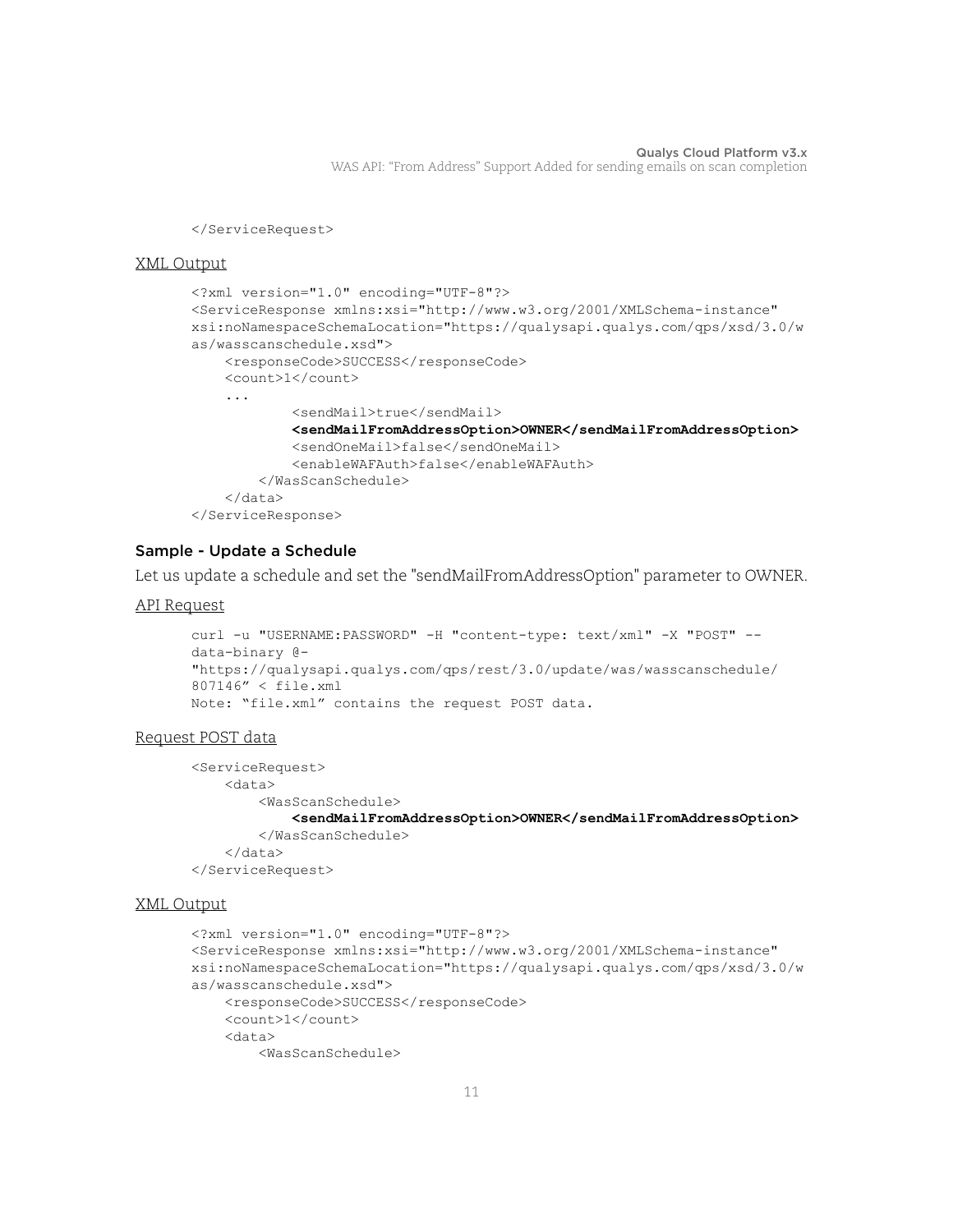```
 <id>807146</id>
         </WasScanSchedule>
     </data>
</ServiceResponse>
```
## Sample - Get Schedule Details

Let us view the from address set for the was scan schedule with ID 714393.

### API Request

```
curl -n -u "USERNAME:PASSWORD"
"https://qualysapi.qualys.com/qps/rest/3.0/get/was/wasscanschedule/714393
"
```
### XML Output

```
<?xml version="1.0" encoding="UTF-8"?>
<ServiceResponse xmlns:xsi="http://www.w3.org/2001/XMLSchema-instance" 
xsi:noNamespaceSchemaLocation="https://qualysapi.qualys.com/qps/xsd/3.0/w
as/wasscanschedule.xsd">
     <responseCode>SUCCESS</responseCode>
     <count>1</count>
     ...
             <sendMail>true</sendMail>
             <sendMailFromAddressOption>QUALYS_SUPPORT
             </sendMailFromAddressOption>
             <sendOneMail>false</sendOneMail>
             <enableWAFAuth>false</enableWAFAuth>
         </WasScanSchedule>
     </data>
</ServiceResponse>
```
# Updated XSD

<platform API server>/qps/xsd/3.0/was/wasscanschedule.xsd

We added a new element "sendMailFromAddressOption." in the XSD.

```
<?xml version="1.0" encoding="UTF-8"?>
<xs:schema
    ...
              <xs:element name="sendOneMail" type="xs:boolean" 
default="false" minOccurs="0"/>
              <xs:element name="sendMailFromAddressOption" 
type="FromAddressOption" default= "QUALYS_SUPPORT" minOccurs="0"/>
              <xs:element name="enableWAFAuth" type="xs:boolean" 
default="false" minOccurs="0"/>
        \langle xs: \text{all}\rangle </xs:complexType>
```